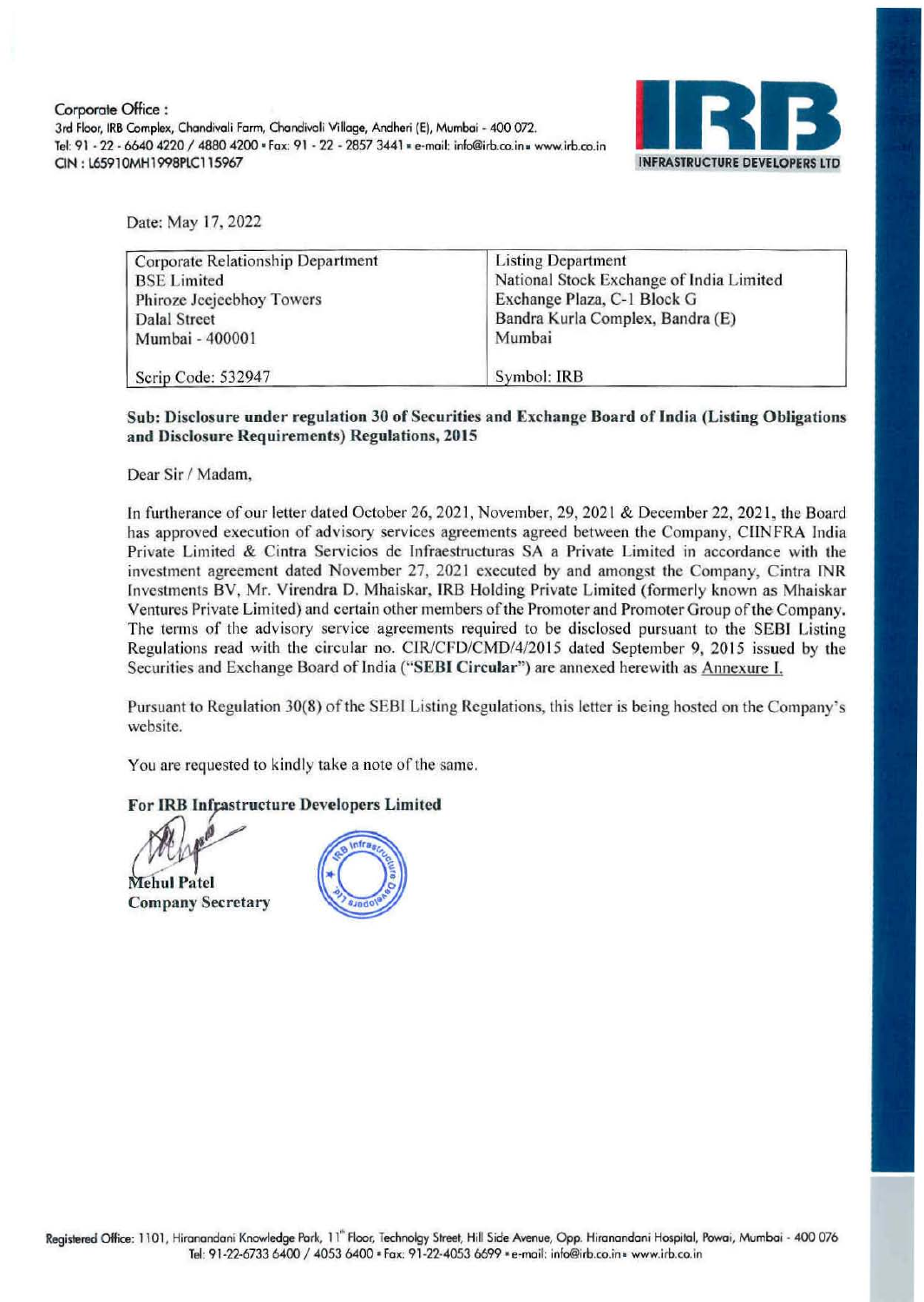

## Details of the terms of the advisory service agreement

| S.<br>No.        | <b>Particulars</b>                                                                                                                                                                                                                                        | <b>Details</b>                                                                                                                                                                                                                                                                                                                                                                                                                                                                                                                                                                                                                                                                                                                                                                                                                                                                                                                                                   |
|------------------|-----------------------------------------------------------------------------------------------------------------------------------------------------------------------------------------------------------------------------------------------------------|------------------------------------------------------------------------------------------------------------------------------------------------------------------------------------------------------------------------------------------------------------------------------------------------------------------------------------------------------------------------------------------------------------------------------------------------------------------------------------------------------------------------------------------------------------------------------------------------------------------------------------------------------------------------------------------------------------------------------------------------------------------------------------------------------------------------------------------------------------------------------------------------------------------------------------------------------------------|
| 1.               | Name(s) of parties<br>whom<br>the<br>with<br>agreements<br>are<br>entered                                                                                                                                                                                 | 1. Onshore Agreement - the Company & CIINFRA India Private<br>Limited<br>2. Offshore Agreement - the Company & Cintra Servicios de<br>Infraestructuras SA a Private Limited<br>CIINFRA India Private Limited & Cintra Servicios de<br>Infraestructuras SA a Private Limited are Affiliates of Cintra<br>INR Investments BV ("Cintra")                                                                                                                                                                                                                                                                                                                                                                                                                                                                                                                                                                                                                            |
| 2.               | Purpose of entering<br>into the agreements                                                                                                                                                                                                                | The terms of the advisory services agreements shall allow Cintra at its<br>discretion to provide services to the Company on an arm's length basis,<br>with a view to imparting know-how and international best practices to the<br>management and employees of Company.<br>Onshore Agreement – The Company and Cintra have agreed to enter<br>a)<br>into an arrangement to provide Services including local asset and<br>management support, sharing of international best practices and<br>technical knowhow<br>Offshore Agreement – The Company and Cintra have agreed to enter<br>b)<br>into an arrangement to provide Services, sharing of international best<br>practices and technical knowhow                                                                                                                                                                                                                                                             |
| 3.               | Shareholding, if any,<br>in the entity with<br>whom agreement is<br>being executed                                                                                                                                                                        | Cintra INR Investments BV - 24.86%                                                                                                                                                                                                                                                                                                                                                                                                                                                                                                                                                                                                                                                                                                                                                                                                                                                                                                                               |
| $\overline{4}$ . | Significant terms of<br>the agreement<br>(in<br>brief) special rights<br>like right to appoint<br>directors, first right<br>to share subscription<br>in case of issuance of<br>shares,<br>right<br>to<br>restrict any change in<br>capital structure etc. | On and from the execution of the advisory services agreements, the<br>agreements shall inter alia create a framework to allow transfer of know-<br>how and international best practices from Cintra to the Company. For this<br>purpose, the Company and the Cintra have determined that the services<br>under the advisory services agreements will be rendered by a<br>multidisciplinary group of talented professionals, some of them on a full-<br>time basis and others on a part-time basis. Unless otherwise decided by the<br>Cintra and the Company, team of professionals will be relocated to India<br>and will be responsible for identifying areas for knowledge sharing where<br>the Investor/ its Affiliates could advise the management of the Company.<br>The team (both part time and full time) will assist and advise the<br>Company's management and facilitate the transfer of knowhow and<br>international best practices to the Company. |
| 5.               | Whether, the said<br>parties are related to<br>the<br>promoter/<br>group/<br>promoter<br>group companies in<br>any manner. If yes,                                                                                                                        | No.                                                                                                                                                                                                                                                                                                                                                                                                                                                                                                                                                                                                                                                                                                                                                                                                                                                                                                                                                              |